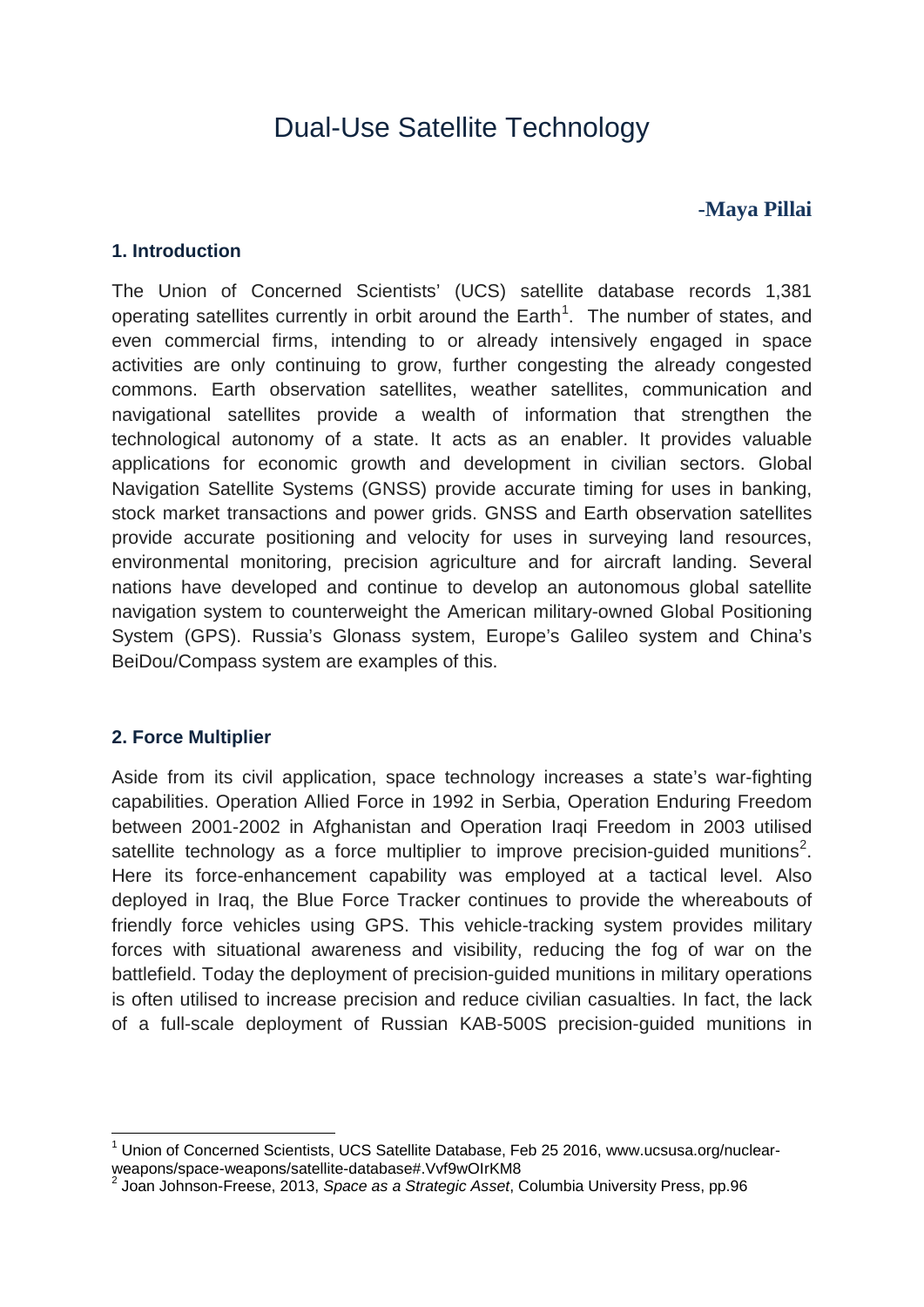Russian air strike operations in Syria has garnered much criticism and has been deemed morally irreprehensible and technologically deficient.<sup>[3](#page-1-0)</sup>

#### **3. Satellite Imagery**

Satellite images captured through reconnaissance satellites are regarded as visual evidence and referents of the truth that bear geopolitical implications<sup>[4](#page-1-1)</sup>. In the past, they have legitimised policy decisions of inspections, warnings and sanctions. The Cuban Crisis ensued amid images captured by reconnaissance satellite Corona and U-2 aeroplanes of instalments for intermediate-range nuclear missiles in Cuba. Cited as justification for Operation Iraqi Freedom, satellite images were used for arms control verification and revealed activity at known weapons sites which bolstered suspicions of the regime's possession of nuclear weapons<sup>[5](#page-1-2)</sup>. Recent satellite images of North Korea's Sohae Satellite Launching Station published by 38North acted as an early-warning system. It captured higher levels of activity a month prior and 6 days ahead of the Kwangmyongsong-4 satellite launch<sup>[6](#page-1-3)</sup>.

#### **4. Dual-Use Technology**

Technologically valuable in both a military and civilian capacity, satellite technology is considered dual-use. As such, the conundrum of space-related dual-use technology presents itself when an estimated 95% of space technology can be considered dual-use<sup>[7](#page-1-4)</sup>. For example, the panoptic surveillance capabilities from satellite remote sensing and imaging can be optimised for civil use through Earth resource observations but through reconnaissance systems it can also be optimised for military intelligence applications. In fact, the Israeli EROS-A Earth observation satellite's development which was based upon the designs of Israeli reconnaissance satellite Ofeq- $3<sup>8</sup>$  $3<sup>8</sup>$  $3<sup>8</sup>$  demonstrates this technological intertwine. With this in mind, whether a space asset's primary raison d'être is explicitly for civilian purposes can then be difficult to determine.

The military capability of dual-use technology provides a strategic advantage. The state does not want its adversary to obtain the same advantage or reach technological parity. In this regard it is seen as a zero-sum game, in the competitive

<span id="page-1-0"></span><sup>&</sup>lt;sup>3</sup> Paul Mcleary, Putin's smart bombs aren't that smart, Foreign Policy, Oct 14 2015,

http://foreignpolicy.com/2015/10/14/putin-smart-bombs-arent-all-that-smart/

<span id="page-1-1"></span><sup>&</sup>lt;sup>4</sup> See David Shim, Seeing From Above: The Geopolitics of Satellite Vision and North Korea, GIGA Working Paper, No.201, August 2012,

<span id="page-1-2"></span><sup>5</sup> Dominic McGoldrick, *From '9-11' to the 'Iraq War 2003': International Law in an Age of Complexity*,

<span id="page-1-3"></span><sup>&</sup>lt;sup>6</sup> 38North, "Countdown to Launch: New Activity at the Sohae Horizontal Processing Building",<br>February 3, 2016, http://38north.org/2016/02/sohae020316/

<span id="page-1-5"></span><span id="page-1-4"></span> $\frac{7}{8}$  Johnson-Freese, 2013, pp.30<br> $\frac{8}{8}$  Robert L. Pfaltzgraff, Space and U.S. Security: A Net Assessment, Jan 2009, The Institute for Foreign Policy Analysis, Pp.47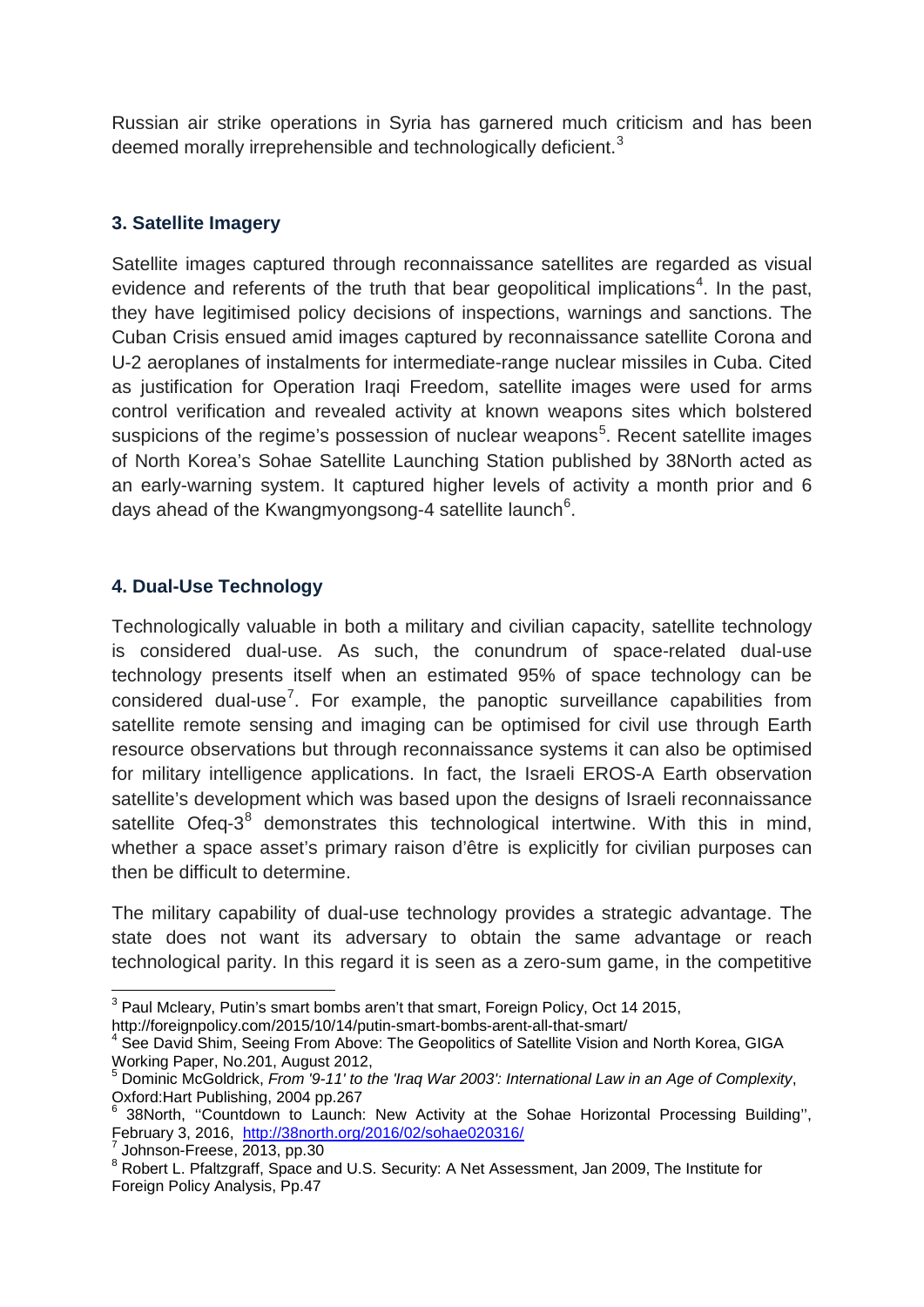space industry the military gain of one state is a loss for its adversary. Thus, dualuse technology is considered to be sensitive technology. This rings true for the U.S. where stringent US export-controls on dual-use technology are governed by the same export controls that regulate weapons sales so as to confine the technological bleed and preserve its military advantage. Satellite technology and its related components are classified under category XV, Spacecraft Systems and Associated Equipment, of the U.S. Munitions List. Even the computing power of some Apple products are subject to export controls on the chance it may be manipulated for military end-uses, such as in the ''design, development, production or use of nuclear, missiles and chemical and biological weapons and technology'', as stated in Apple's Global Trade Compliance<sup>[9](#page-2-0)</sup>.

# **5. Restrictive Export Policies**

Restrictive export policies have shown to impede the U.S.' influence in shaping the satellite launch market<sup>[10](#page-2-1)</sup>. Today European Ariane launchers dominate the commercial communication satellite launch market. Since the International Traffic in Arms Regulation (ITAR) categorised satellites and satellite-related components under the munitions list in 1999, the U.S. space industry lost its defacto lead in global satellite manufacturing. In fact, licensing requirements for all U.S. components used led to foreign aerospace competitors, such as EADS, Morotta and Surrey Satellite Company, designing and advertising their components and satellites as ITAR-Free (free from U.S.-made components and so not subject to ITAR) – the more desirable option of the two<sup>[11](#page-2-2)</sup>. Recognising the damage dealt, the 2013 National Defence Authorisation Act approved satellite export control reforms. Certain satellite technology, such as commercial communication satellites without anti-jam capabilities and antennas and lower-performance remote sensing satellites, were eased from the U.S. munitions list and onto the Commerce Control list<sup>[12](#page-2-3)</sup>. Time will tell whether this slight manoeuvring will allow the U.S. to regain its market share in the commercial satellite industry.

# **6. Consequences**

As states such as North Korea have shown, if a state wants a technology it can acquire it. Restrictive export policies have the consequence of states acquiring or indigenously developing space capabilities outside of the export regime. India's

<span id="page-2-1"></span><span id="page-2-0"></span> $^{9}$  Apple, Global Trade Policy, http://www.apple.com/legal/more-resources/gtc.html  $^{10}$  Johnson-Freese, 2013, pp.162, pp.254

<span id="page-2-2"></span><sup>&</sup>lt;sup>11</sup> Committee on Science, Security, and Prosperity; Committee on Scientific Communication and National Security, Beyond Fortress America: National Security Controls on Science and Technology in a Globalized World, The National Academies Press, 2009,<br><sup>12</sup> Hugo Meijer, Trading With The Enemy: The Making of US Export Control Policy Toward the

<span id="page-2-3"></span>People's Republic of China, pp.330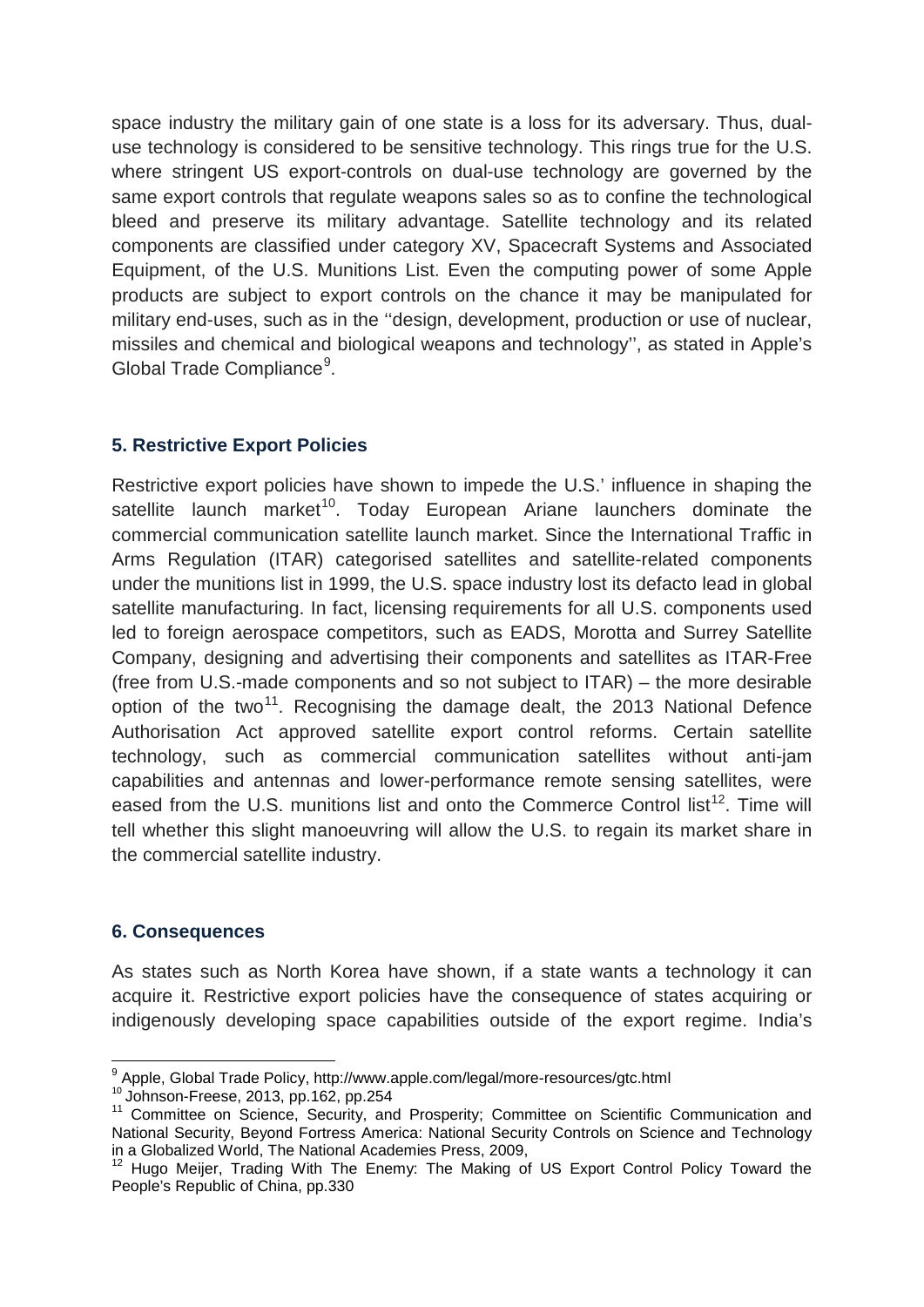development of space technology is a prime example of this. Following a cryogenic rocket–engine deal, a technology transfer, between Russia and India, India faced U.S. sanctions for violating the Missile Technology Control Regime and then again after India's nuclear tests in 1998. India not only withstood U.S. strong arm tactics to limit the spread of dual-use technology but has launched several satellites and developed its launch capability independently since. Its commercial satellite launch vehicle, Polar Space Launch Vehicle (PSLV) has successfully launched foreign satellites – the Indonesian microsatellite LAPAN-A2, Canadian nanosatellite CanX-2, 3 British DMC-3 satellites and including 4 American LEMUR nanosatellites. <sup>[13](#page-3-0) [14](#page-3-1)</sup> It is quickly garnering itself a reputation as a global competitive provider.

# **6. North Korea – Civilian/Military**

Acquisition outside of the regime makes it difficult to ascertain whether the technology is being developed towards scientific or economic development or missile development. The complexity of dual-use technology, whereby nuclear and missile capabilities can be disguised as civilian activity or offensive systems disguised as defensive, conditions an environment of suspicion. This then triggers an actionreaction state of affairs that has an escalatory effect.

The geopolitical and strategic implications on regional security of this pursuit and the technological ambiguity afforded to space technology has been and continues to be demonstrated quite clearly in the Korean peninsula. North Korea's satellite ambitions are problematized as a source of instability in regional and global politics. On February 7 2016, North Korea successfully launched the Kwangmyongsong-4 Earth observation satellite with a space rocket into orbit, a direct violation of U.N Security Council resolution 2087 (2013), 1718 (2006) and 1874 (2009) that prohibits the use of long-range missiles and restricts North Korea from engaging in all activities related to its ballistic missile technology. North Korea's satellite launches are widely perceived as a cover to develop its long-range ballistic missile capability. A month prior, on January 6 North Korea broke the de-facto moratorium on nuclear testing by conducting an underground nuclear test at its Punggye-ri site, which has accommodated nuclear tests in the past. Whilst state media had claimed the underground test was of a miniaturised hydrogen bomb, it was met with much scepticism. Registering a 4.85 magnitude with an explosive yield estimated at 6-8 kilotons, it was consistent with North Korea's 2013 test that yielded an estimated 6-9 kilotons<sup>[15](#page-3-2)</sup>. A hydrogen blast would have produced a greater explosive yield. On March 10 the South Korean military reported two short-range ballistic missiles

<span id="page-3-0"></span><sup>&</sup>lt;sup>13</sup> Indian Space Research Organisation, Department of Space, http://www.isro.gov.in/launcher/pslvc30-astrosat-mission

<sup>14</sup> Sharing Earth Observation Resources, Satellite Missions Database,

<span id="page-3-1"></span>https://directory.eoportal.org/web/eoportal/satellite-missions

<span id="page-3-2"></span><sup>15</sup> Greg Thielmann, ''North Korea's Nuclear Threat: How to Halt Its Slow But Steady Advance, *Arms Control Association*, February 19 2016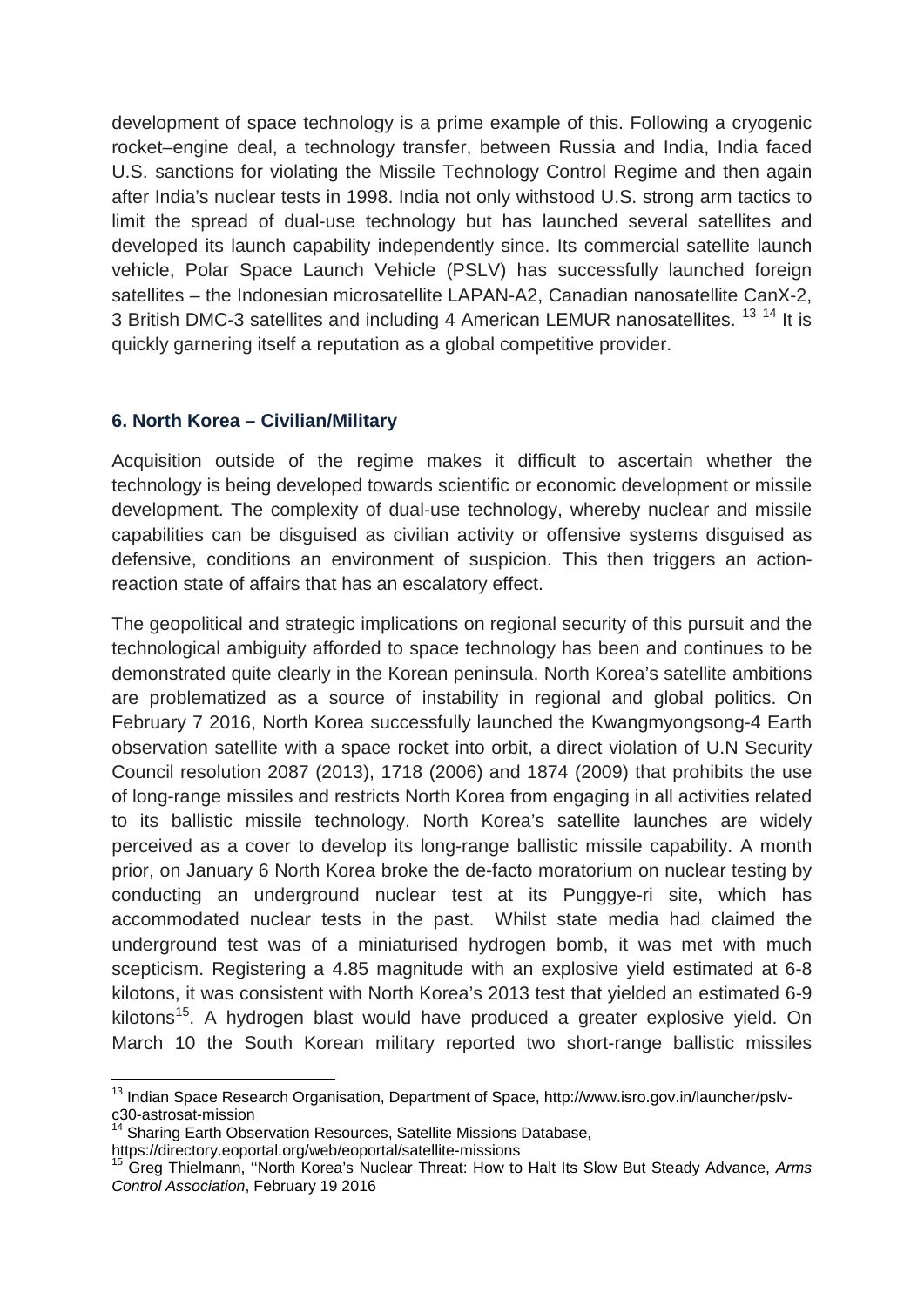launched from Hwanghe Province into the sea, another on March 17 and an apparent failed missile launch on 15 April. The subsequent ballistic missile launches are perceived as attempts to test and develop the technology to be more reliable. Whilst North Korea has not developed the capability to miniaturise a functioning hydrogen bomb yet, the concern is they would swap the satellite payload with a nuclear one and the recent nuclear tests do not alleviate such concerns.

Launching a satellite into orbit requires the use of space launch vehicle technology which by design closely resembles long-range missile technology. In fact, ballistic missiles have in the past been modified as satellite launch vehicles. The decommissioned U.S. Atlas missiles were transformed into a series of space launch vehicles. Similarly, the Soviet Union developed the SL-8 Kosmos from the SS-T IRMB and the U.S. Jupiter missiles were transformed into space launch vehicles Juno<sup>[16](#page-4-0)</sup>. Whilst the dynamics and orbital mechanics are similar, they diverge when it comes to the operational requirements. In the same way, aircraft navigation and precision-guided munitions technology rely on similar parameters but diverge on primary technical differences. The North Korean Unha satellite launch vehicle is inadequate for its use as a ballistic missile<sup>[17](#page-4-1)</sup>. Whilst feasible, the Unha-3 rocket used in the launch is not optimised for military use, it would require additional modifications and flight-testing before its conversion into an ICBM<sup>18</sup>. For instance, it is often the case that ballistic missiles require solid fuel whilst satellite technology requires liquid fuel<sup>19</sup>. Michael Elleman, details the differences between the ICBM/long-range missiles and space launch vehicles more generally. Satellite launchers fly on different trajectories to that of  $ICBMs<sup>20</sup>$ . He stresses the Unha-3 rocket's flight trajectory and the second stage of the modified Scud missile and lowthrust engines, are by design consistent with a satellite launch and device intended ''to achieve the radial velocity needed to sustain the orbit''. If the Unha rocket was really intended as an ICBM, it would need to be modified with high-thrust engines and a heat shield to protect the payload'' from the vulnerabilities associated to re-entering the Earth's atmosphere<sup>[21](#page-4-5)</sup>. Of the two long-range missiles Musudan and KN-08 that North Korea does possess, a reliable operational status of ICBM development can only be determined after the system has been successfully flighttested, which North Korea have yet to do. As such, the status of North Korea's ICBM

<span id="page-4-4"></span><http://allthingsnuclear.org/dwright/trajectory-of-satellite-launch-vs-icbm-launch>

<span id="page-4-0"></span><sup>&</sup>lt;sup>16</sup> Robert E. Dundervill et. al. Defense Conversion Strategies, March 2013, Disarmament technologies, Vol.9, Springer Science Business Media

<span id="page-4-1"></span>Michael Elleman, "North Korea's Satellite Launch Does Not Further its Long-range Missile Programme, *ISS*, February 10 2016.

<span id="page-4-2"></span><sup>18</sup> Greg Thielmann, 2015, *Understanding the North Korean Nuclear Threat*, May 12 2015, Arms Control Association, pp.3-5

<span id="page-4-3"></span><sup>&</sup>lt;sup>19</sup> Kelly K. Shang, "Tresspass to Airspace: How to Deter North Korea From Its Space Ambitions?, 6(1)<br>Journal of East Asia & International Law (2013), 221.

David Wright, 2012, Union of Concerned Scientists, April 9 2012.

<span id="page-4-5"></span><sup>21</sup> Michael Elleman, "North Korea's Satellite Launch Does Not Further its Long-range Missile Programme, *ISS*, February 10 2016.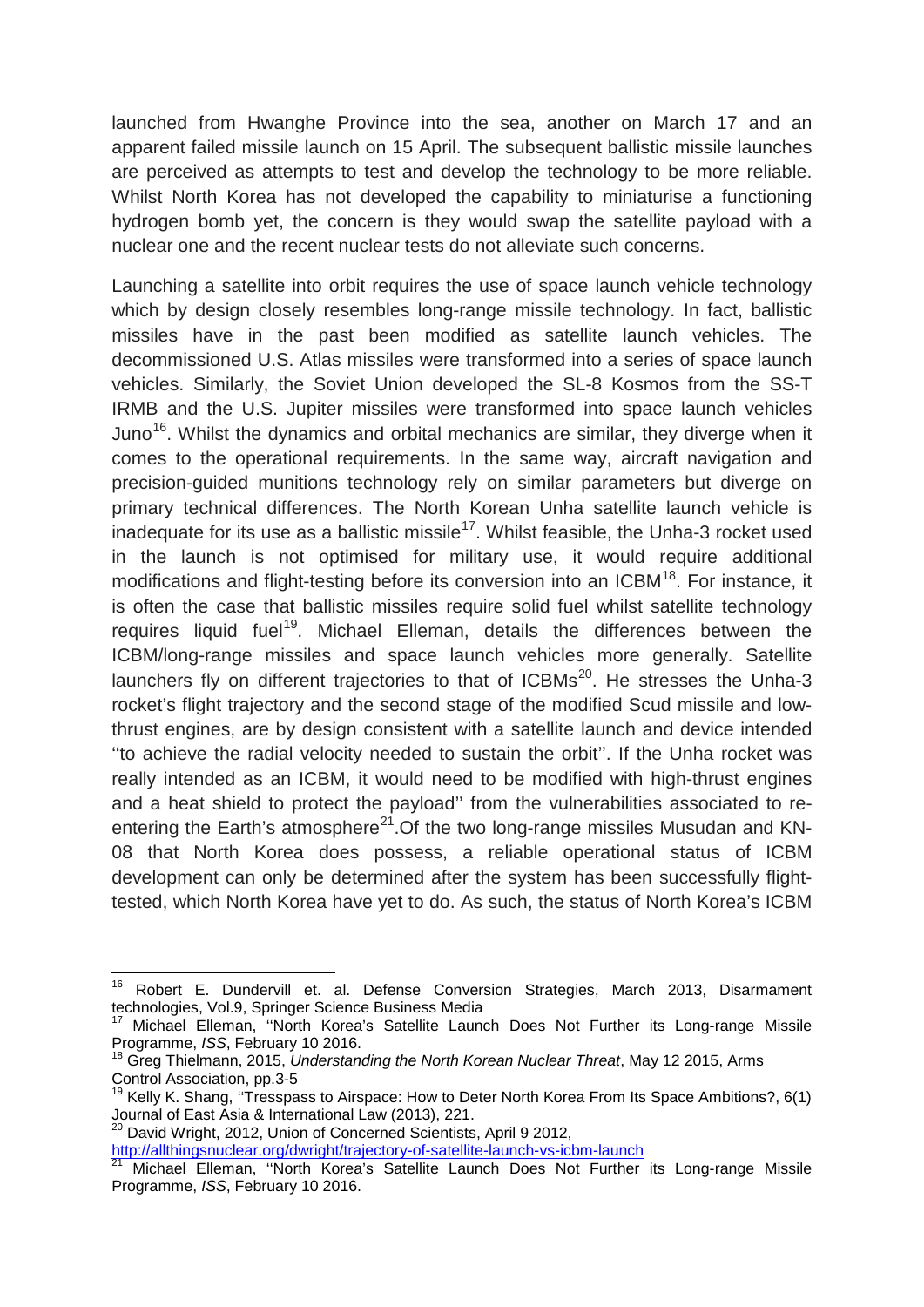programme still remains underdeveloped and unreliable until the system has been flight-tested as an ICBM.

#### **7. THAAD – Offensive/Defensive**

The series of events and subsequent reactions have had a destabilising effect on the Korean peninsula and on wider security interests, especially in the realm of space security. Much to the dismay of China and Russia, there have been discussions on the possible U.S. deployment in South Korea of terminal high altitude area defence (THAAD), a missile defence system capable of intercepting ballistic missiles, as an additional reassurance for its allies South Korea and Japan. The missile defence system Patriot, a lower altitude hit-to-kill system, already operates in South Korea and a THAAD battery already operates in  $Guan<sup>22</sup>$ . In an effort to counter the growing threat North Korea poses, THAAD provides a greater probability of defence coverage against possible ballistic missile attacks. However, the coverage of THAAD system's ground-based radar detection range reaches beyond North Korea and so poses as a security concern for China and Russia who regard such technology in close proximity as offensive rather than defensive  $2^3$ .

#### **8. Conclusion**

Owing to its civilian and military value, satellite technology is considered dual-use, especially concerning the use of space launch vehicles which warranted the U.S. to categorise such technology as 'sensitive' and subject to stringent US export laws. This effort to circumvent the space capabilities of its adversaries has had the unintentional consequence of states developing such capabilities outside of the export regime, indigenously or through technology transfers via other states.

What's more, the capacity to distinguish between defensive and offensive, civil and military use of space technology still remains underdeveloped and subjective. The dual-use nature of space technology, specifically the technological proximity between space launch vehicles, usually leads to over-estimations in military gains. The development of the space launch vehicles in itself is treated as increasing confidence of possessing the technical prowess to convert space launch vehicles into ICBM rocket launchers. The dual-use potential of satellite technology conditions an environment of suspicion and the potential space capability of a state is perceived

<span id="page-5-0"></span><sup>&</sup>lt;sup>22</sup> Lockheed Martin Corporation, Next Battery Up: Third THAAD Battery Deploys to Guam as Sister Unit Returns Home, March 9 2015, http://www.lockheedmartin.co.uk/us/news/features/2015/mfc-<br>030615-thaad-battery-deploys-guam.html

<sup>&</sup>lt;sup>23</sup> Matthew Cottee, Between a ROK and a THAAD Place, ISS, March 4 2016,

<span id="page-5-1"></span>https://www.iiss.org/en/iiss%20voices/blogsections/iiss-voices-2016-9143/march-71d7/between-a-rokand-a-thaad-place-f193